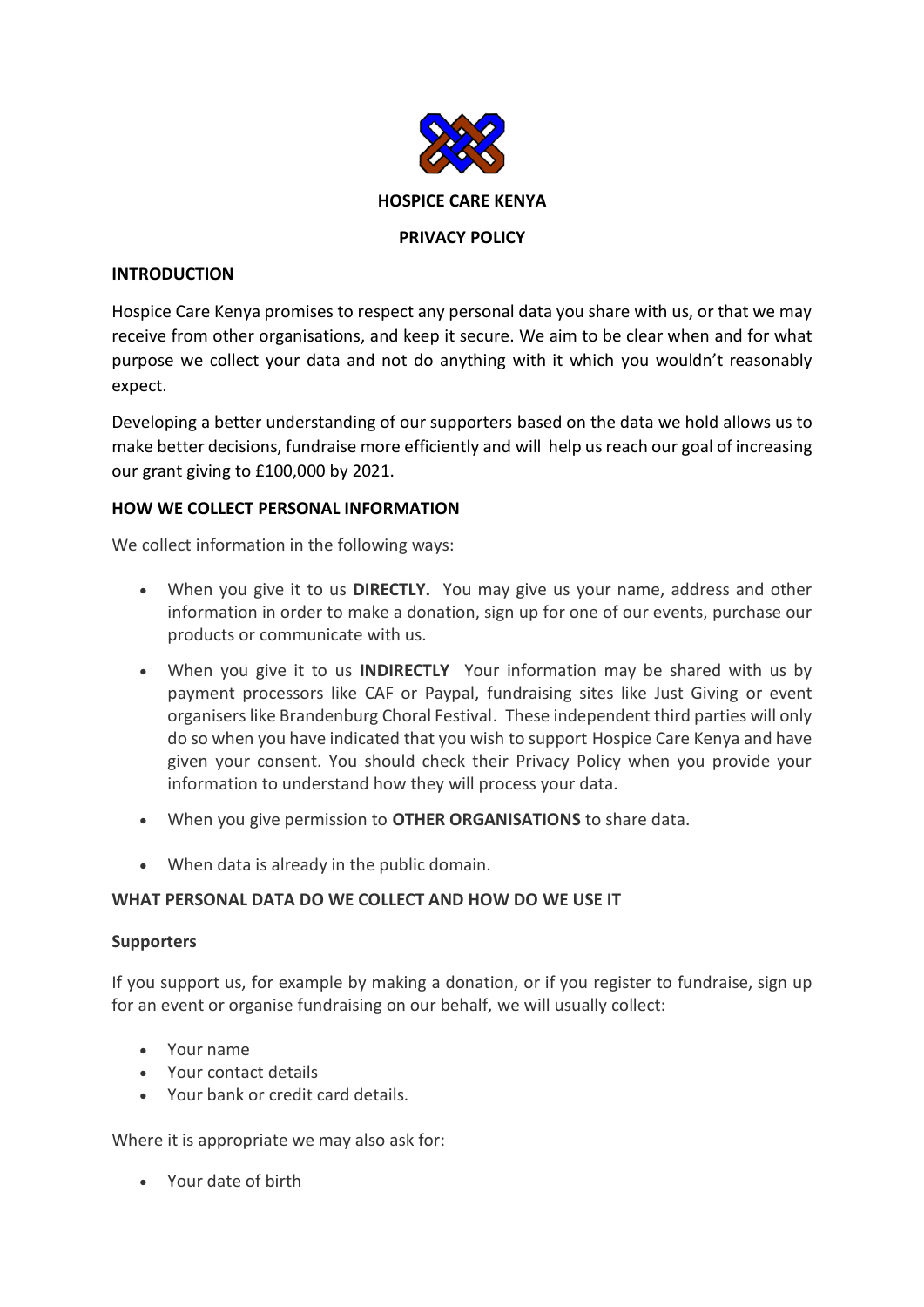- Information relating to your health (for example if you are taking part in a high risk sporting event)
- Why you have decided to donate to us. We will never make this question mandatory, and only want to know the answer if you are comfortable telling us.

We will use your data to:

- Support your fundraising events.
- Administer any donations you make, including processing gift aid.
- Keep a record of your relationship with us.
- Ensure we know how you prefer to be contacted.
- Provide you with the information, products or services you asked for.
- Understand how we can improve our information, products and services.

With your consent, we will contact you to provide regular updates on HCK activities and to ask for donations or other support. This is known as Direct Marketing. We will make it easy for you to tell us how you want us to communicate with you in a way that suits you and include information on how to opt out when we send you marketing. If you don't want to hear from us, that's fine just let us know.

We do not sell or share personal details with third parties for the purposes of marketing. But, if we run an event in partnership with another named organisation your details may need to be shared. We will be very clear what will happen to your data when you register for such an event.

## **Sharing your stories**

## *HCK Beneficiaries*

Some people, particularly beneficiaries of HCK grants in Kenya, choose to tell us about their experiences and how palliative care has helped them or their families. This may include sensitive information about their health and family life.

If we have the explicit and informed consent from the individuals, (or their parent or guardian if they are under 18), this information may be made public by us at events, in materials promoting our fundraising work, or in documents such as our annual report.

If you are a recipient of our sponsorship for training we will retain your name, contact details, and the organisation you work for. We will request that you share your experience of training and the difference it has made to you. With your explicit consent this information may be made public by us at events, in materials promoting our fundraising work, or in documents such as our annual report.

## *HCK supporters*

If you run an event for the benefit of HCK we may ask you to provide us with pictures or a written description. With your consent this may be made public at events, in newsletters or on the HCK website for the purpose of promoting our fundraising work.